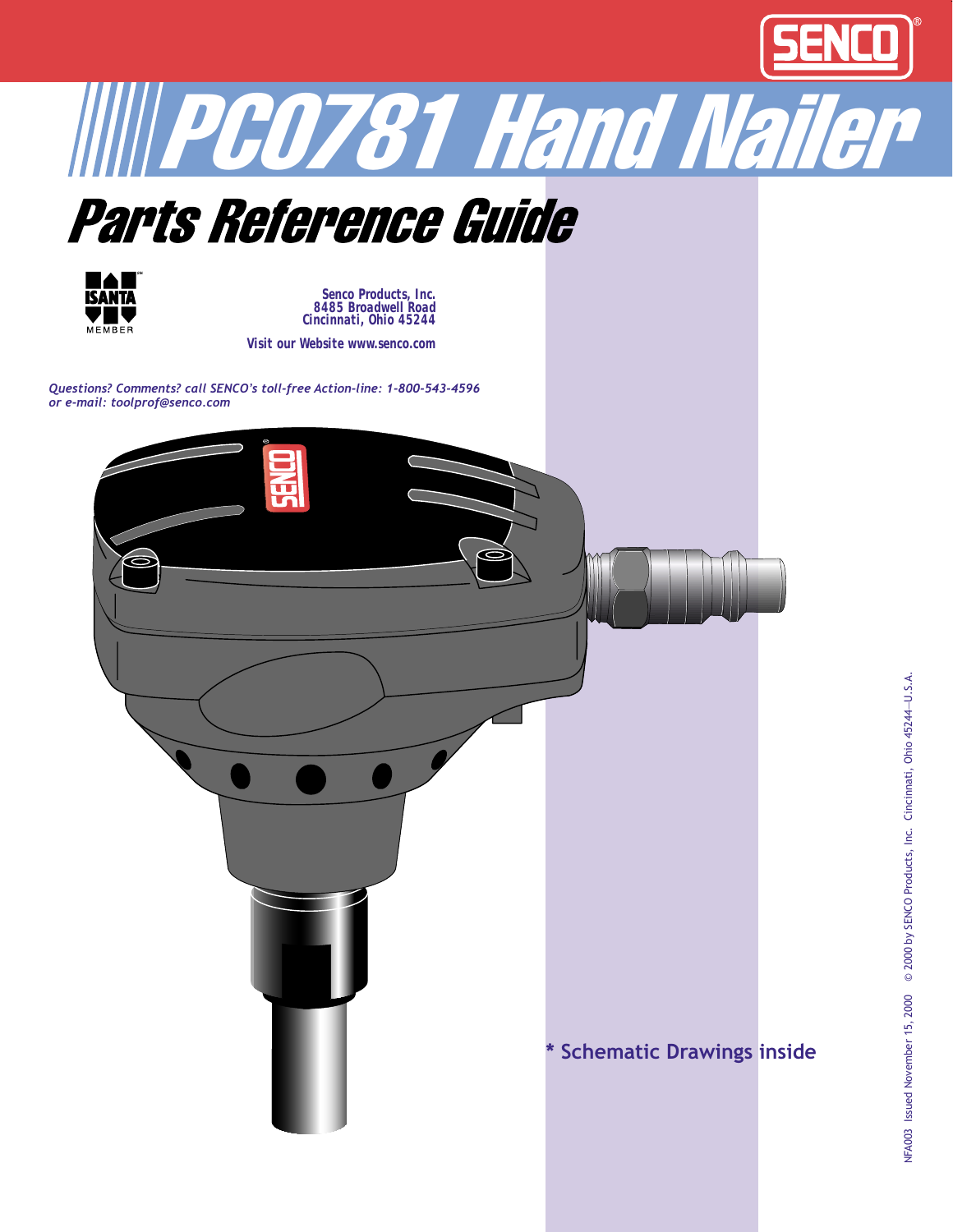## **WWW PC0781 Hand Nailer**

## SENCO





- 
- \* Does Not Include O-rings<br>\* No incluye sellos de gomas<br>\* Ohne Dichtringe<br>\* Joints exclus
- 
-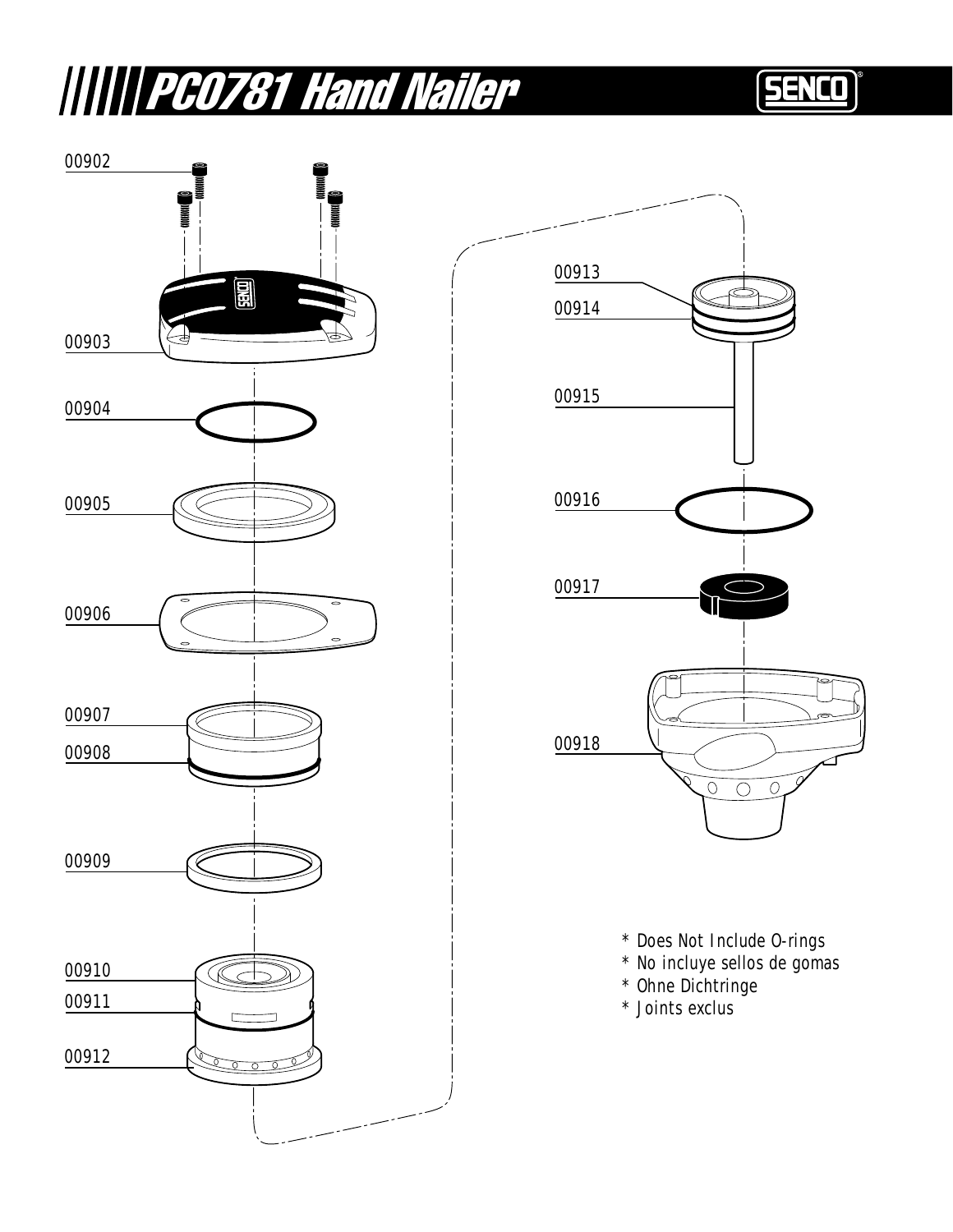

Tru-Flate 1⁄4" MPT

✔ *Recommended Plugs* Plugs shown smaller than actual size